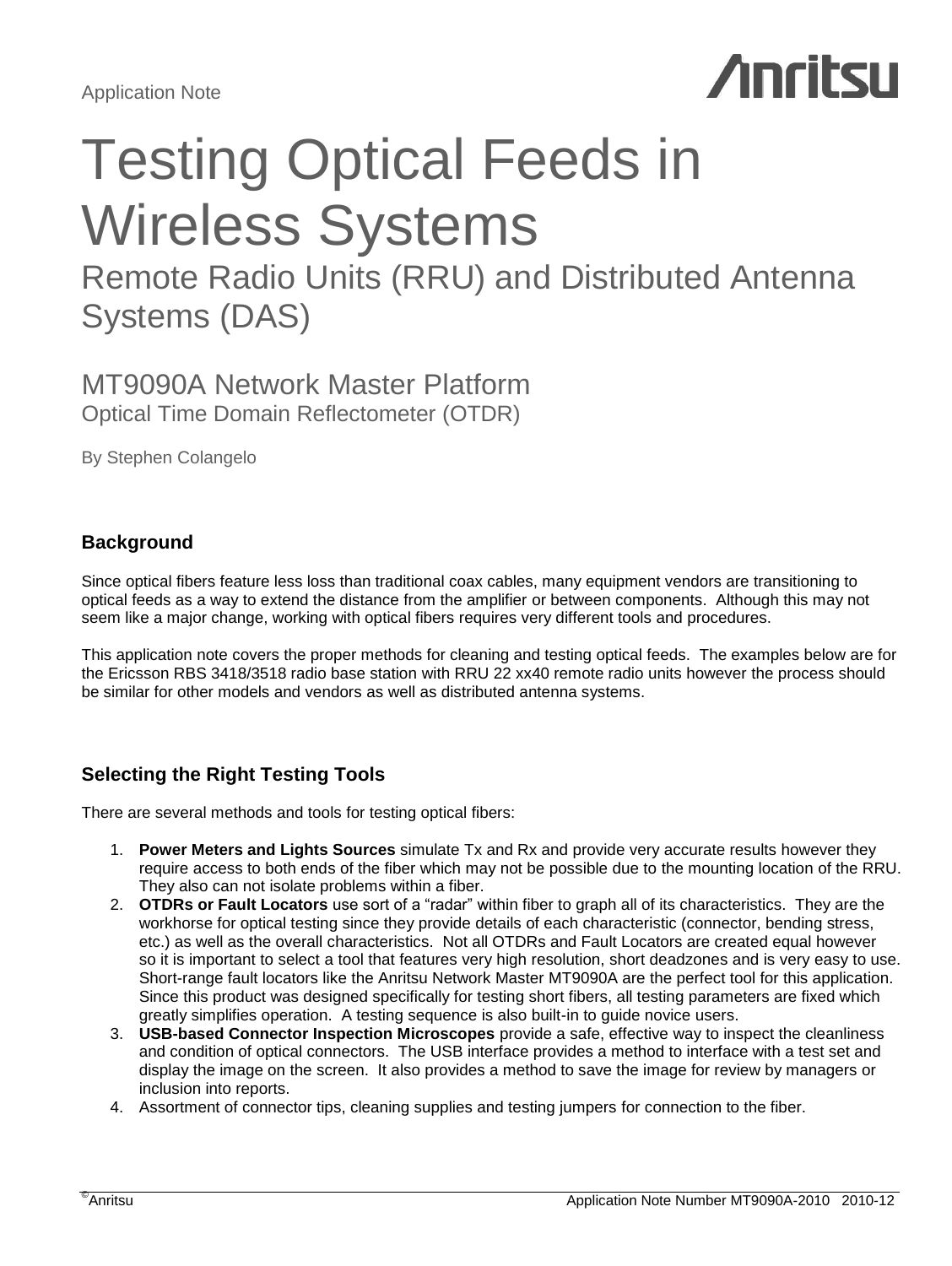# **Locating Optical Feeds**

With most radio base stations, the optical feed cable is a duplex cable that plugs directly into one of the sector ports of the transmission card. NOTE: there may be multiple RRU cables plugged into each RBS so care should be taken not to disconnect an RRU already in service. Proper cable labeling is recommended.





*Figure 1 – an RBS with a single RRU optically connected Figure 2 – typical optical feed placement between RBS and RRU*

# **Identifying Optical Connector Types**

Several connector types are available for optical feeder cables. The most common are shown below with each available in either **SIMPLEX** (one fiber) or **DUPLEX** (two fibers) configurations.

|                                                                | <b>SC</b>                                   | LC                                            | <b>FC</b>                                   | <b>ST</b>                                   |
|----------------------------------------------------------------|---------------------------------------------|-----------------------------------------------|---------------------------------------------|---------------------------------------------|
| Connector Image                                                | Simplex SC                                  | Duplex LC                                     | Simplex FC                                  | Multiple Simplex ST                         |
| <b>OTDR Adapter</b>                                            | P/N: J0619B                                 | P/N: J1413A or J1270                          | P/N: J0617B                                 | P/N: J0618D                                 |
| Microscope<br>Adapter to view<br>optical feed cable            | Universal tip with larger<br>(2.5mm) sleeve | Universal tip with smaller<br>(1.25mm) sleeve | Universal tip with larger<br>(2.5mm) sleeve | Universal tip with larger<br>(2.5mm) sleeve |
| Microscope<br>Adapter to view<br>optical RBS card<br>connector | SC bulkhead tip                             | LC bulkhead tip                               | FC bulkhead tip                             | ST bulkhead tip                             |

*\* NOTE: not all tips shown are included with base kit*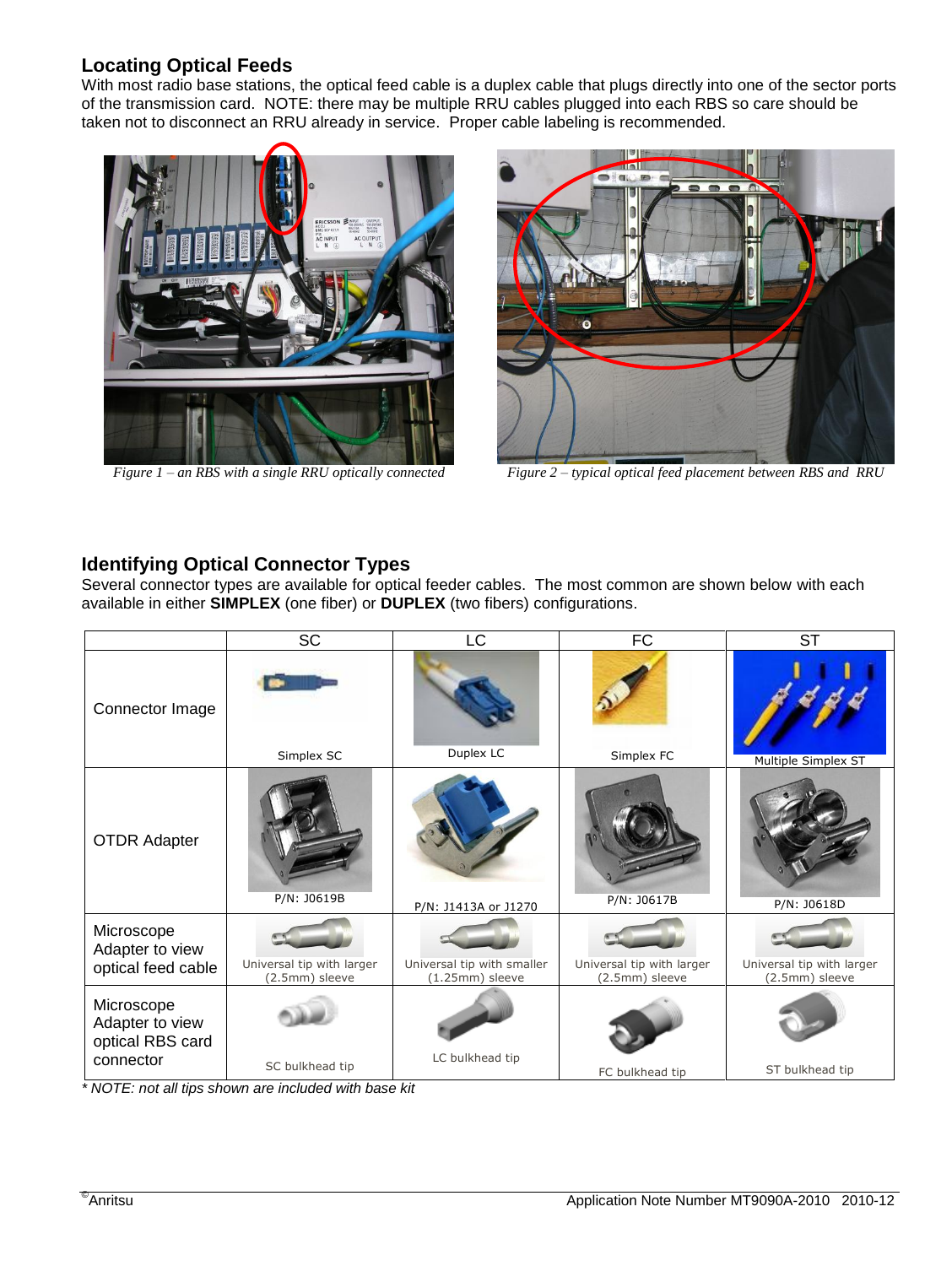# **Verifying Connector Cleanliness and Condition**

It has been said that up to 70% of all troubleshooting and system errors are the result of dirty or damaged connectors. When dealing with optical fibers, connector condition and cleanliness are two of the most important factors. Dirty or damaged connectors will reduce the quality of transmissions and cause large amounts of light to be reflected which may potentially damage transmitters. By using proper cleaning and inspection techniques, system turn up errors can be virtually eliminated and network reliability greatly increased.

# Typical testing procedure using a **USB VIDEO INSPECTION PROBE (VIP):**

- o Locate and remove the optical feeder cable from the RBS.
- $\circ$  Clean both the optical feeder connectors and the internal jack using approved company cleaning procedures. HINT: always dry clean first – only use wet cleaning methods for removing embedded dirt.
- o Connect the microscope to the USB port of the test set.
	- o Anritsu Model MT9090A features plug and play so the application will launch automatically.
	- o Anritsu Model MT9083A requires pressing the TOP MENU key and selecting VIP.
- $\circ$  Select and install the proper scope tip for the feed cable based on the connector identification chart.
- o Plug the feed cable into the microscope probe and verify the condition.







*Figure 4 – a dirty connector Figure 5 – a chipped connector*

*Figure 3 – a properly cleaned connector in good condition*

NOTE: The small, lighter colored dot in the center is the fiber core and of most importance.

- o If good and clean, repeat for second connector if duplex.
- $\circ$  If it is still dirty, re-clean and re-inspect. If cleaning does not help, replace the optical feed cable.
- o Select and install the proper scope tip for the RBS internal jack based on the connector identification chart in the previous section.
- $\circ$  Plug the microscope probe into one of the internal card ports and verify the condition.
- o If good and clean, repeat for second port.
- $\circ$  If it is still dirty, re-clean and re-inspect. If cleaning does not help, it may require RBS card replacement.
- o Disconnect the microscope USB cable if desired to extend battery life.

# **Verifying Fiber Properties – Loss, Length and Placement**

Since optical fibers are made of glass, greater care must be taken during the handling and placement compared to traditional coax. If a fiber is spooled too tightly or creased, it may crack or at least suffer from high loss - much like when a garden hose is kinked. The excessive bending or kinking of an optical fiber is typically known as a *macrobend*. Common causes of macrobends are bending the fiber too sharply near the connector, pinching it in the door of the equipment or installing a tie wrap too tight. The good news it that most macrobends can just be straightened out without any permanent damage – again, much like a garden hose.





*Figure 6 - High losses can be introduced from macrobends caused by tie wraps or sharp bends.*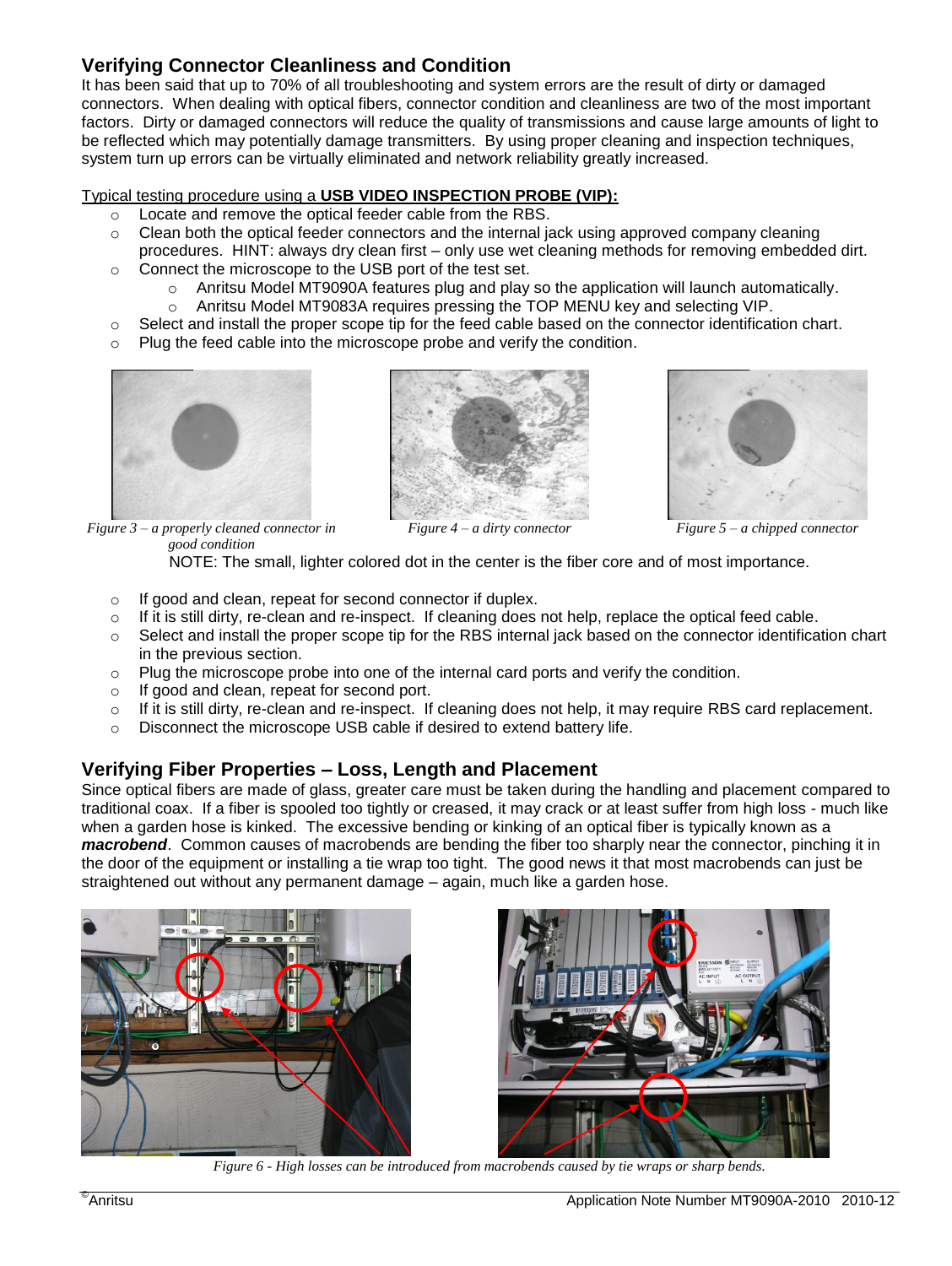*Loss* – a loss of signal strength can greatly affect the quality of data transmitted. As such, the amount of loss should be kept to a minimum. Since most of the optical feed cable lengths are short (<1000ft), the majority of the loss will come from the connector matings. A typical rule of thumb is that each connector pair mating can have 0.5dB of loss. As such, a typical short optical feed will have an acceptable loss of 1.0 to 1.5dB (2 connectors x 0.5db each + the fiber loss). Since these cables are pre-terminated from a continuous strand of glass, there should be no other points of loss in the fiber cable.

# **Conclusion**

With the right tools and testing procedures, proper installation and maintenance of optical feed cables can be achieved with fewer errors and improved Quality of Service (QoS).